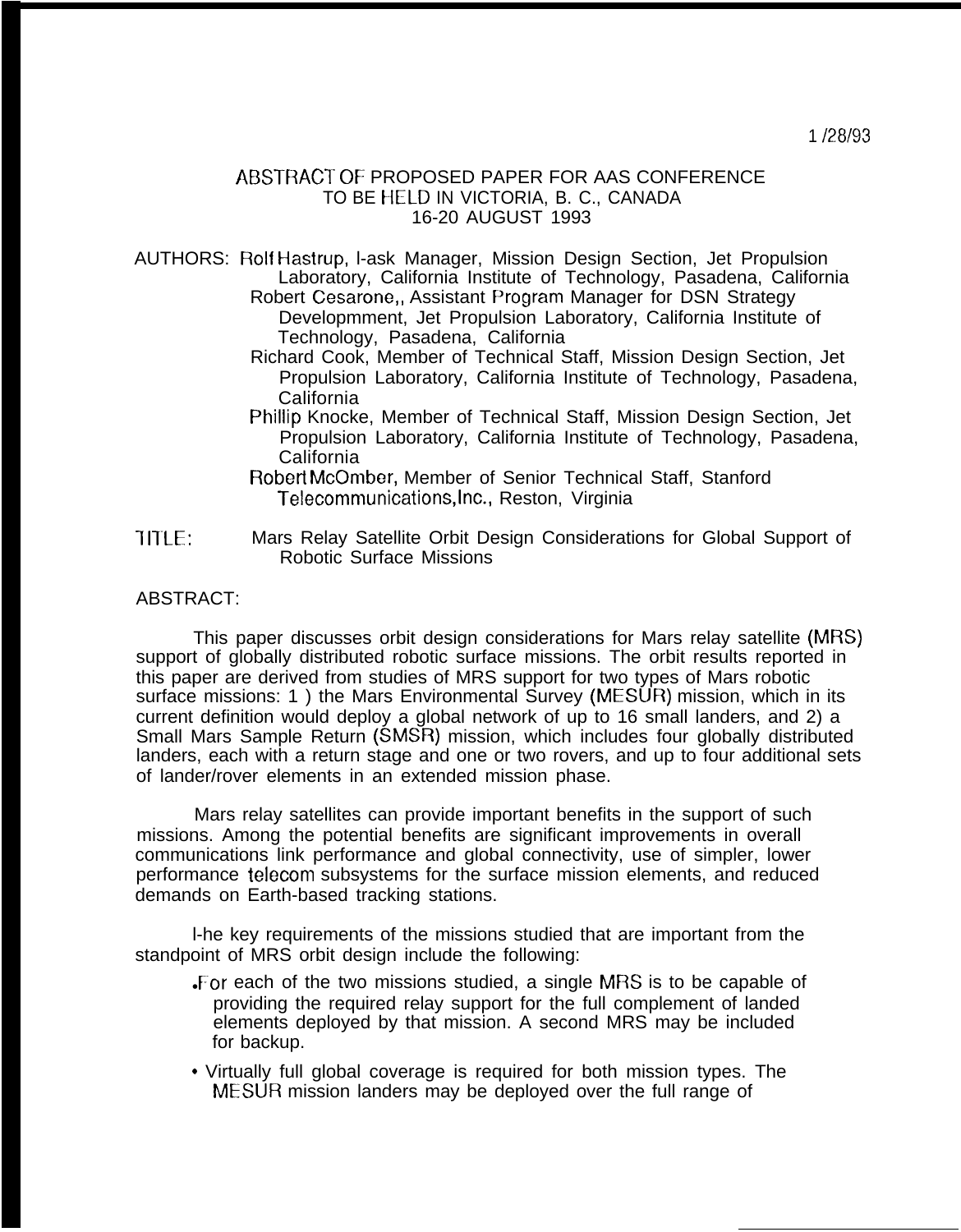latitude and longitude. The SMSR lander/rover sets may be deployed anywhere to within 5° of the poles.

.

- . Both missions require a relatively high data return of about 10 Mb/s from every lander each Mars day (sol). In addition, the SMSR mission calls for at least two communications periods/sol for each lander/rover set to allow a full Earth-in-loop operational cycle/sol; one communications period around sunset for data return to Earth for analysis and planning of the next sol's activity, another communications period near sunrise to allow uplinking of commands from Earth.
- The MRS support must be compatible with relatively simple lander design and operations.
- . Both missions require that the MRS be launched on a relatively low cost launch vehicle.

Several different types of Mars orbits were initially considered for providing global coverage, including both circular and elliptical orbits with short to long orbit periods and inclinations from about 50° up to polar. Representative candidates of these types of orbits were evaluated with respect to several parameters, which relate directly or indirectly to the mission requirements. The most important of these parameters include: contact times and relative data return capability per sol versus surface location, Earth and Sun occultation frequency and duration, MRS mass delivery capability into orbit for specific launch vehicles, and orbit stability. The paper presents a summary of the results of analysis and tradeoffs of these orbit parameters. presented. Examples are provided below.

Surface contact times were evaluated by generating data of the types shown in Figs. 1 and 2. Figure 1 illustrates contact times versus longitude during a sol for a particular latitude. This type of data clearly shows the duration and regularity of individual contact times. Plots of the type shown in Figure 2 provide statistical summations of global contact times. The evaluation of contact times clearly demonstrated the regularity of surface coverage provided by inclined circular orbits.

While consideration of contact times by itself is important in the design and operation of a mission, the factor of range must also be taken into consideration to evaluate potential data return capability. In the comparison of data return between the orbit types, a number of telecommunications parameters (e.g., lander transmitter power) could be assumed fixed, but other parameters (e.g., lander and MRS antenna beamwidths) were treated as variables. Figure 3 compares data return results for three types of orbits. In this comparison, variable telecommunications data rate is considered, as variable data rates can be employed to enhance data return when communications range varies. As indicated in Figure 3, the candidate elliptic orbit benefits most from variable data rates; however, variable rates involve design and operations complexities. Another illustration of data return is provided in Figure 4, in which a class of circular, sun-synchronous orbits is compared as a function of site latitude. This type of data permits selection of desired balance between equatorial and polar regions. The class of circular, sun-synchronous orbits compared in Figure 4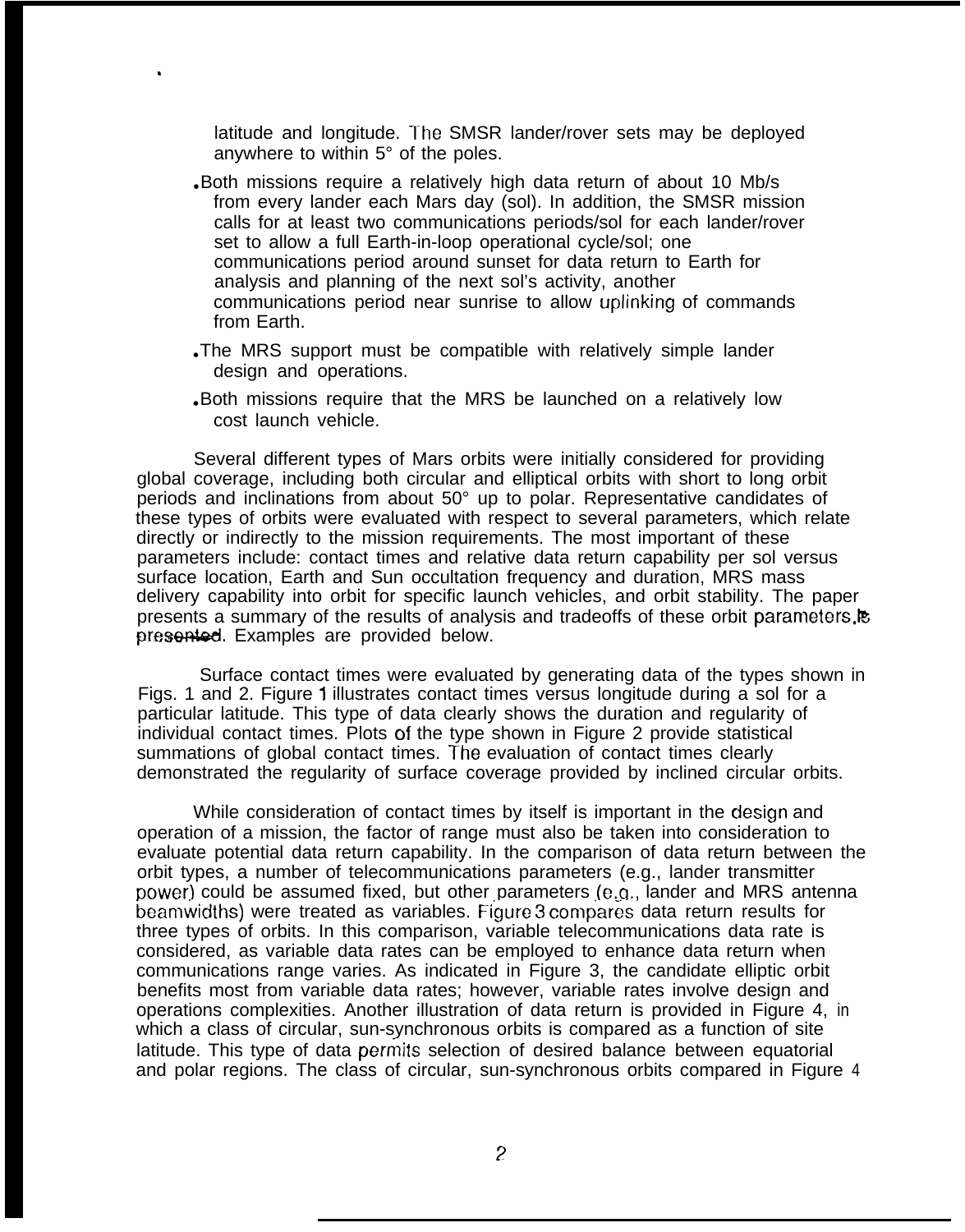was found to include attractive candidates for MRS global support. The periods and inclinations of many of the orbits in this class are shown in Figure 5.

.

Figure 6 presents comparative results for another important operational parameter, namely MRS-Earth occultations. Data is shown for individual occultation occurrences as well as the aggregate of occultations experienced in a full sol. l-he data of Figure 6 shows very favorable results for example candidates from the circular, sun-synchronous class of orbits (21 and 22 Revs per  $\overline{5}$  sois repeat orbits), The paper will also include the results of similar analyses for sun occultations of the MRS.

The results of analysis of MRS delivery capability into orbit will also be included in the paper. An example of results of this type of analysis is provided in Figure 7, in which delivered mass capability is shown for the 2003 Mars launch opportunity with delivery into a circular, sun-synchronous 22-rev/5 sol repeat orbit using a Delta 7925 launch vehicle. Both total dry mass, including propulsion system, and net mass are shown, and an optimum launch period is identified assuming a constant propellant load.

Mars arrival conditions are also an important consideration from the standpoint of orbit orientation. For example, orbit orientation in terms of the ascending node relative to the day/night terminator influences the occultation characteristics and timing of communications periods relative daylight operations. Table 1 is an example of results for orbit orientation analysis. For the case shown in Table 1 (circular, sunsynchronous 22-rev/5 sol repeat orbit), a very small node offset is achieved at arrival without inducing apsidal rotation.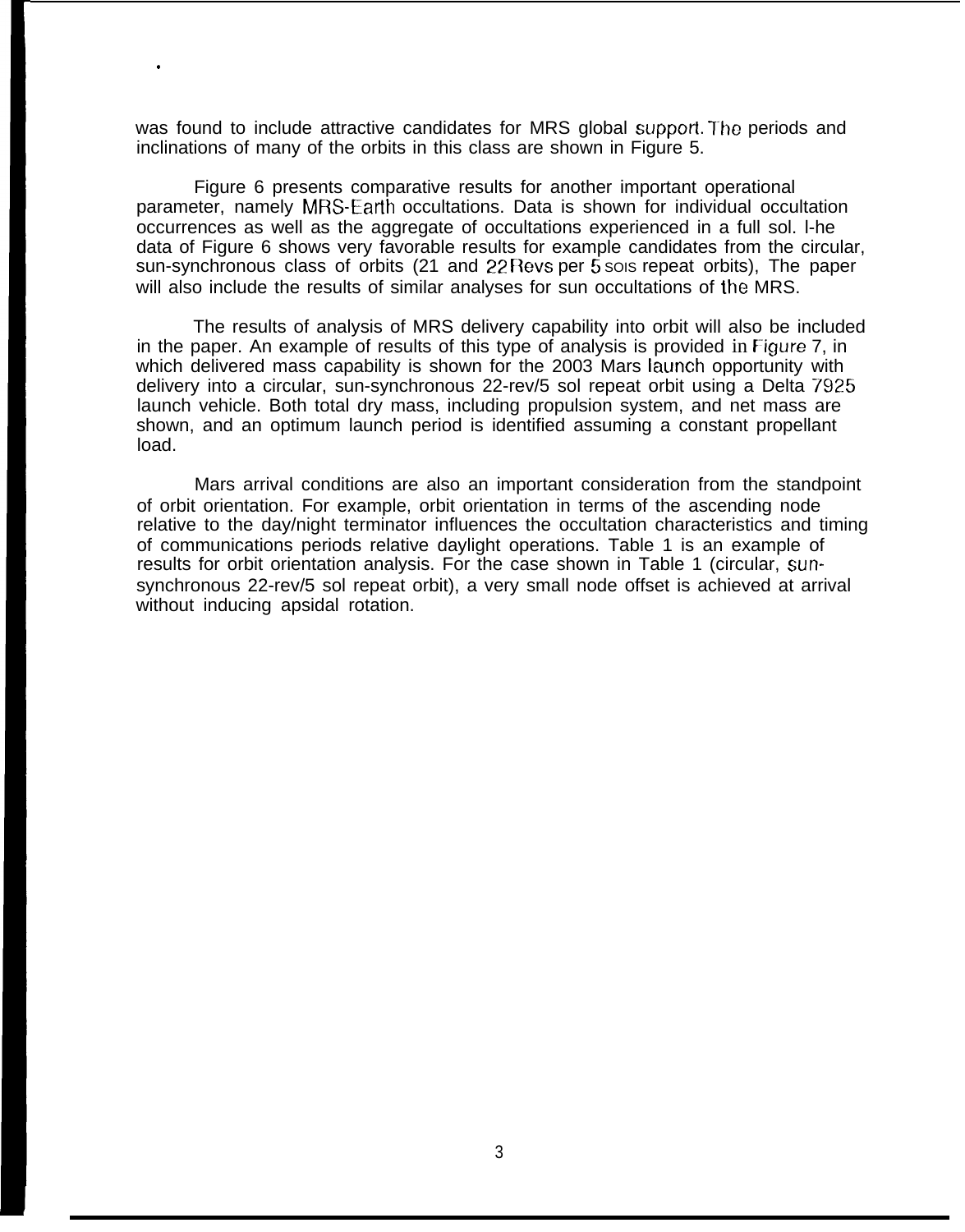

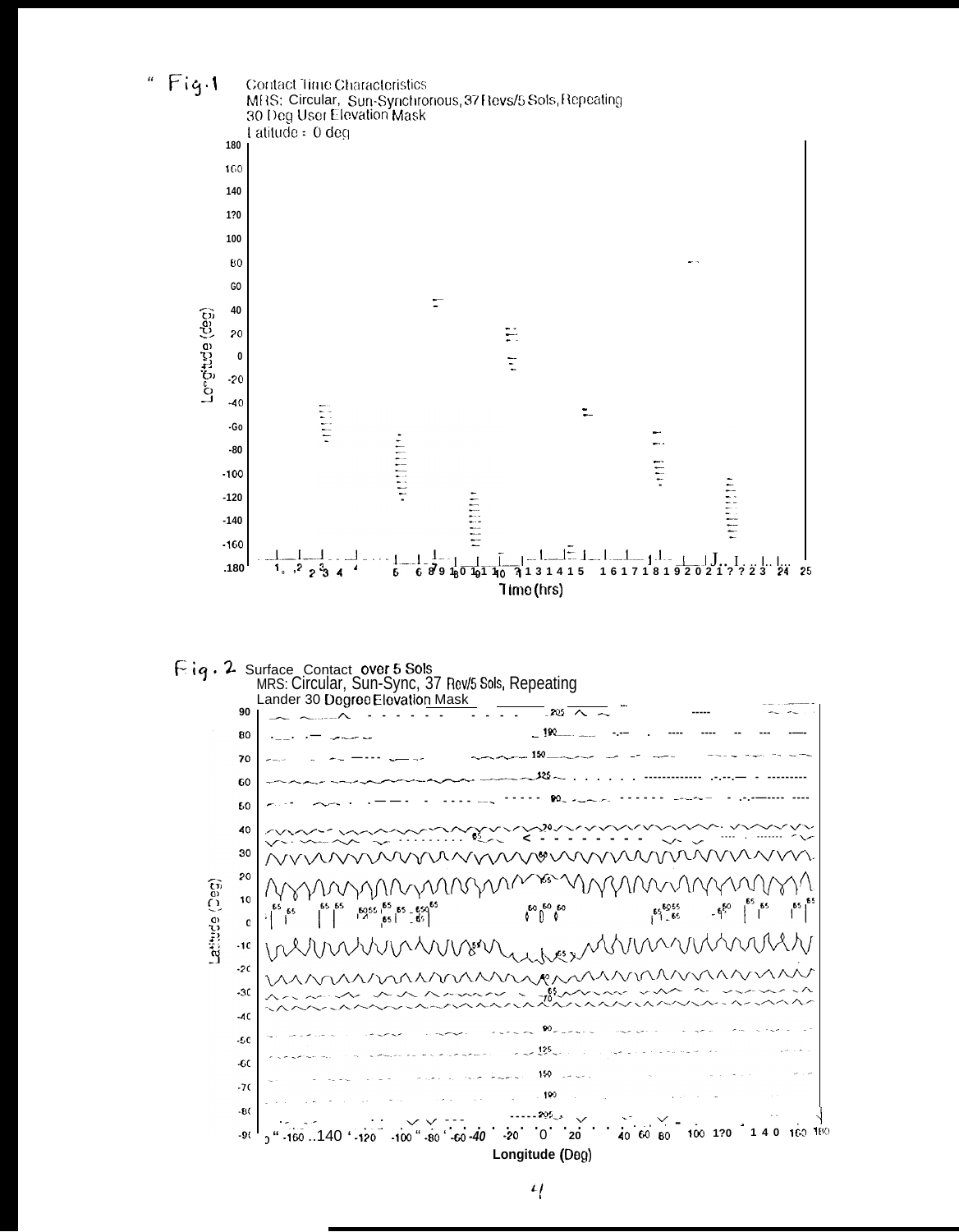

DAIA RATE/QUANTITY COMPARISONS BETWEEN ORBIT TYPES<br>MRS: 67 DEGREE BEAMWIDTH, LANDER: Hemispherical ANTENNA, 1 W TX POWER  $Fig. 3$ 

 $Fig. 4$ Average In Situ Return Data Quantity per Sol por Landerversus Latitude Average over 5 Sols, for Various Circular, Sun-Synchronous MRS Orbits (Results aro Symmetrical about the Equator)



 $\boldsymbol{U}$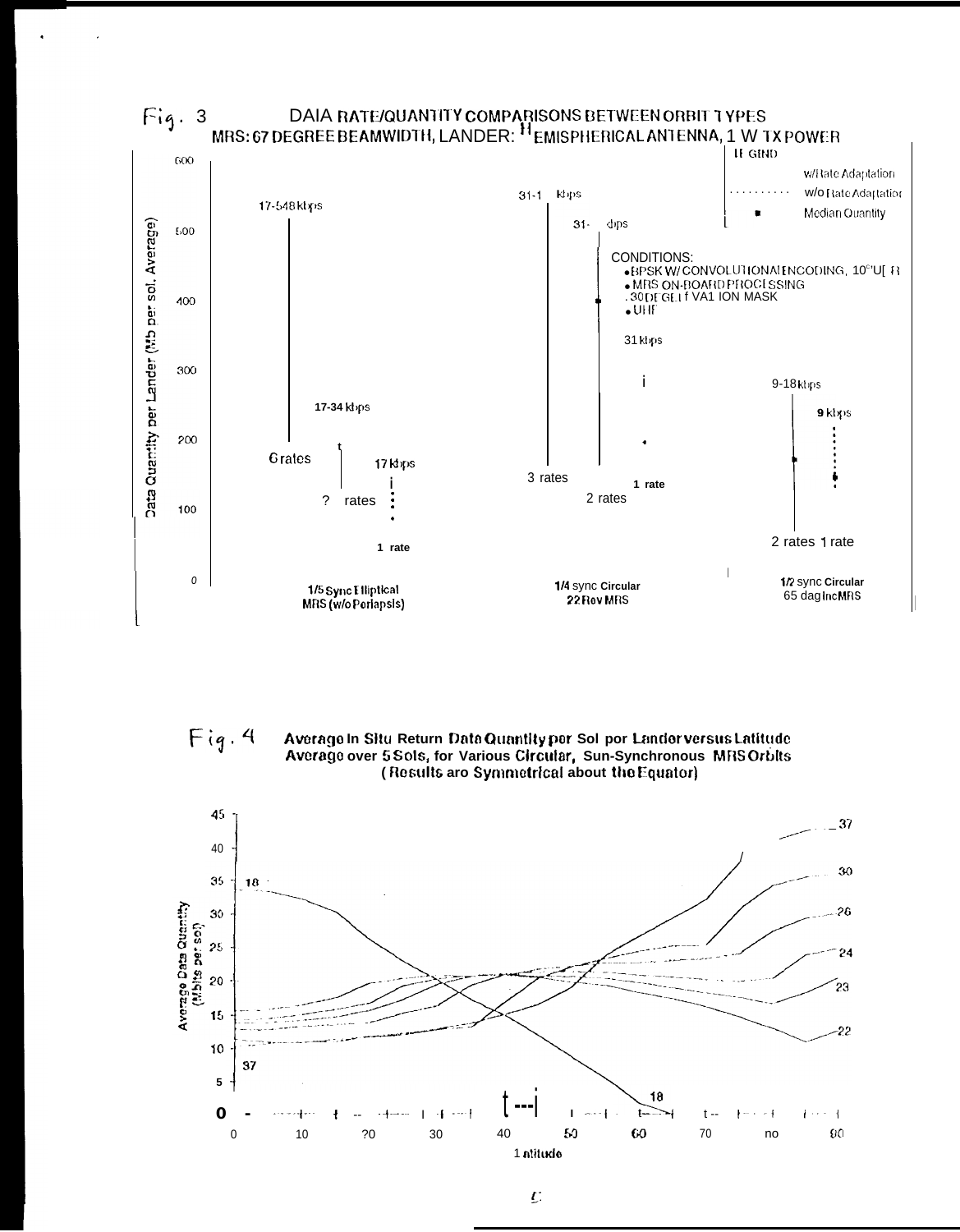

Sun synchronous S-sol repeat orbits  $Fig. 5$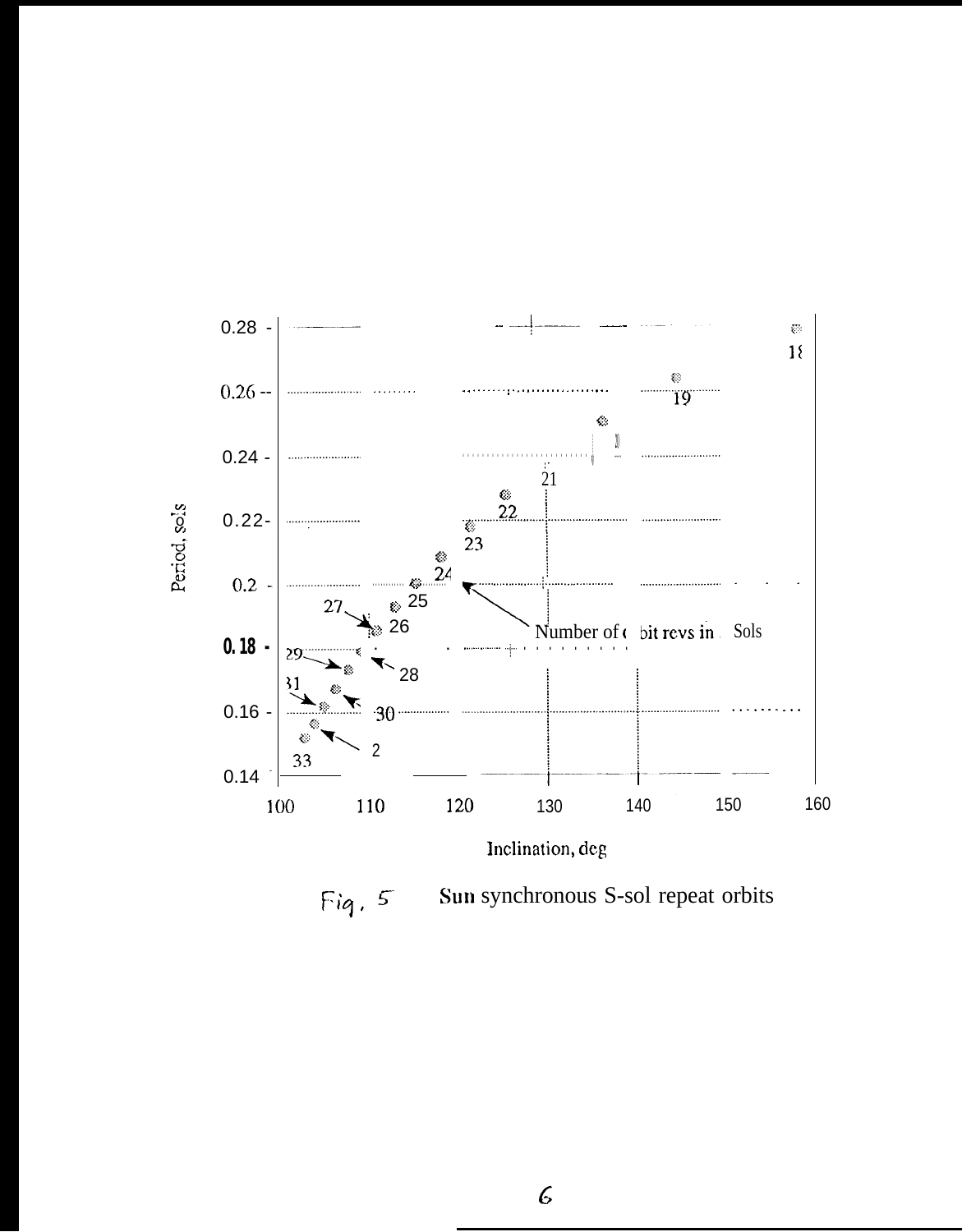## Fig., 6 STATISTICS OF MRS-TO-EARTH LINK **OCCULTATION**